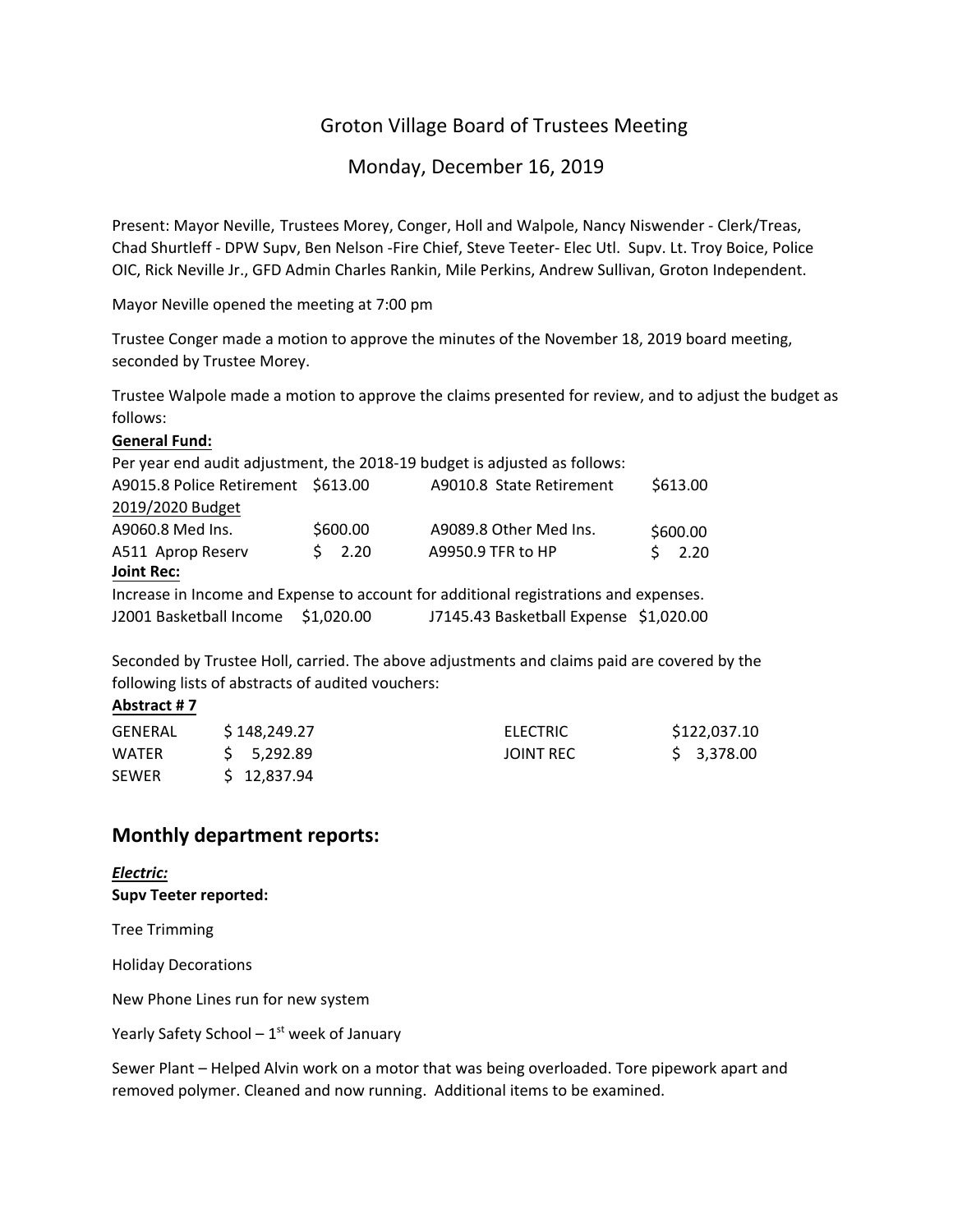#### *DPW:*

**Supv Shurtleff submitted his monthly report:**

## **Department of Public Works November 18 – December 16, 2019**

#### **Completed Work/Projects:**

- Complete leaf pickup detail
- Repair a hole in the road and plugged catch basin
- Begin grading gravel hauled to the park
- Rake the yard at the office and clean out gutters
- Trim trees on Church St.
- Plow and salt as needed  $12/2/19 12''$  snow fall
- Move snow off Main St. as needed
- Replace the transmission pan & brakes on truck #48
- Decorate the CR pavilion for the tree lighting
- Begin working on the kitchen area at the office
- Install the new snow blade on the tractor

## **Schedule of Work**

- Locate manholes for the sewer study
- $\bullet$  Finish the kitchen project  $@$  the main office
- Refurbish the guard shack  $\omega$  the park
- Repair broken fire hydrants

## *Groton Fire Department:*

## **Chief Ben Nelson reported:**

Calls YTD: just broke over 1,000 dispatch calls ‐ 833 ambulance calls ‐ 176 fire calls. The actual call report will be presented next month.

Mutual Aid calls – one in Freeville

The annual tree lighting was successful last week with the help of the Village and Bun Appetit. Comment from a child "It was Truly Magical!" Hot dogs a big hit.

Election of Officers January 8<sup>th</sup>, Banquet January 18<sup>th</sup>

Ed Smith has been 60 years with Fire Department as of 2019.

Ambulance calls are up due to Nursing home calls – Typically 60 per year – this year over 250. They don't have as many RN's on the schedule and LPN's cannot do what EMT's/Paramedics can do, especially falls. This is putting a heavy burden on the ambulance and many others. They did hire another RN recently to cover nights.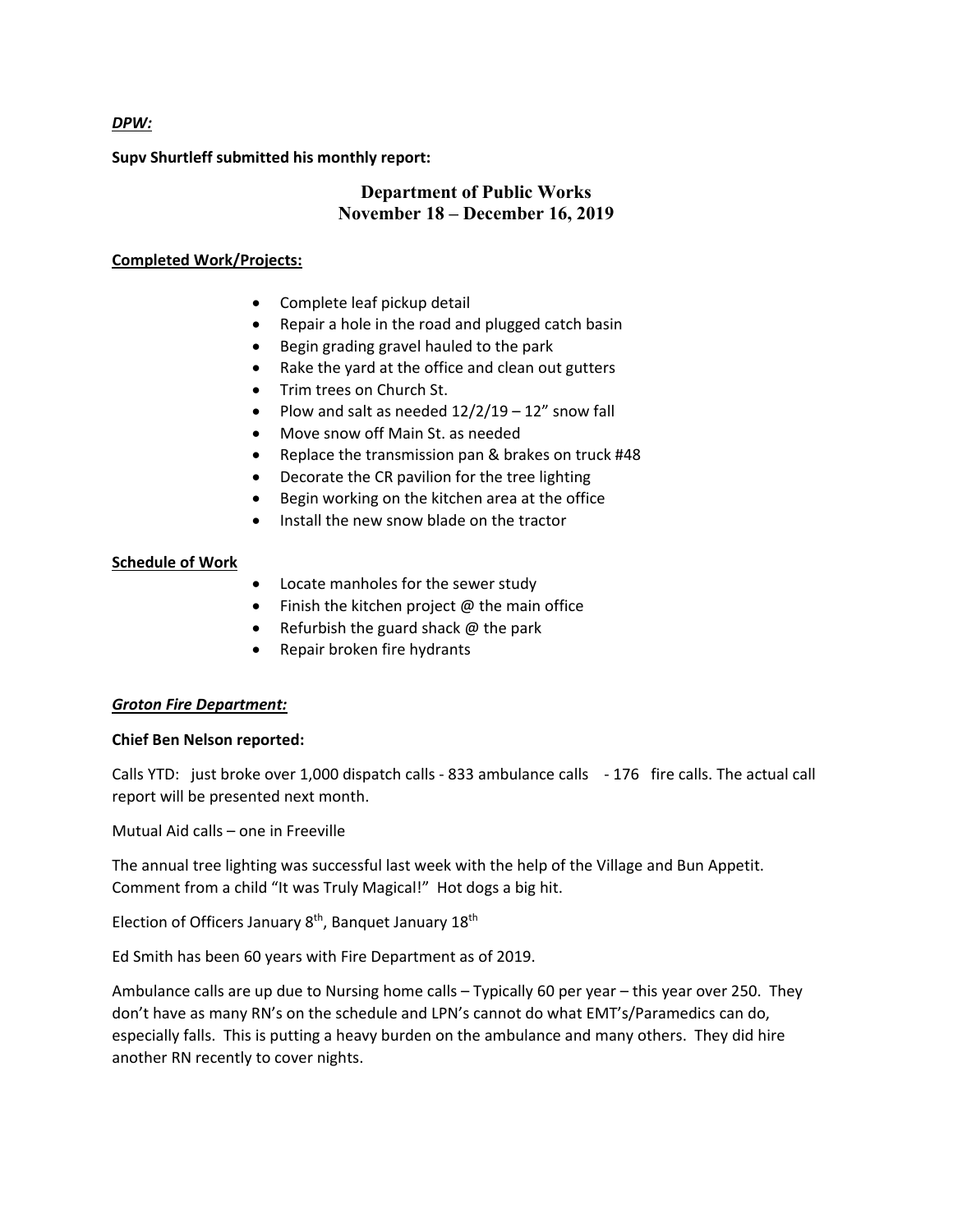#### *Code Enforcement*

#### **Code Officer Anderson submitted his report:**

Code Enforcement for month highlights.

I shut down the apartments at 133 Cayuga St. For lack of Fire Safety inspection. The new owners have taken over. So far has removed 5 dumpsters of trash from the building.

The new home at 3 Valley View is complete and C of O issued. (Kasey Dunn)

I issued an Order of Remedy to Judith Wittko of 302 W. Cortland St. for property maintenance.

I issued an Order of Remedy to Richard Baker of 202 Barrows St. for property maintenance.

I issued an Order of Remedy to the owner of the Main St. Pizzeria for not installing a Grease Trap in the business.

I sent a letter to Jeff Toolan about holding events at the Hotel without first having his Fire Safety inspection. And that the rooms he is renting out need a Fire Safety inspection.

Mr. Pirro asked me to shut down one of his apartments as it is Roach infested and it is hard for him to remove the occupant. I did inspect the apartment and found it to be inhabitable due to the unsanitary conditions and the amount of fire load. I posted the apartment and gave the occupant 36 hrs. to leave.

Have done 8 Fire Safety inspections for November. 39 Building Permits for the year 36 Roofing and Window permits for the year

## *Police Report*

## **Lt. Boice reported:**

2 overdoses – this weekend. One saved and one on life support.

2692 calls ‐ 1,100 calls more than last year. Larceny & domestics are a large share.

New bail reform training today.

## *Trustee Conger reported:*

#### **Joint Recreation:**

76 youth are taking part in basketball starting in January. All games will be in Cortland or Homer.

Gym schedules have easier to work with this year.

Youth Wrestling started last week with Jeff Brockway, 2nd  $-6^{th}$  grade. Tournaments in January & February.

American Red Cross Babysitting Classes will be held in February.

Cabin Fever is February 29<sup>th</sup>. They have DJ, bounce house, Crossroads the Clown and photo booth. Roller‐skating will be from 6‐8.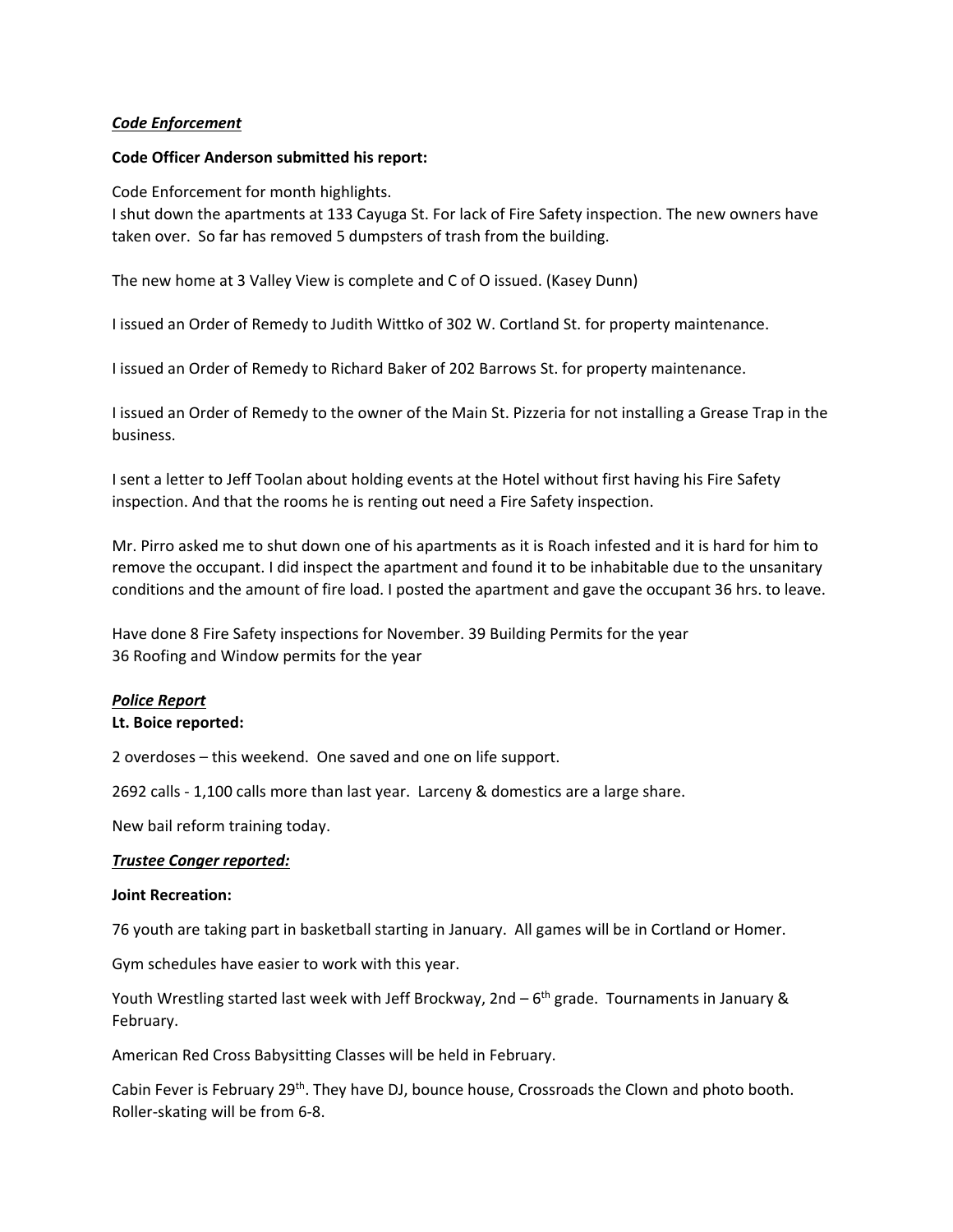Grants –Summer Concert grant done, Cabin Fever awarded \$1,000, Trail Grant – Final report submitted and will be offered again this year.

### *Youth Commission*

Current Programs include **Ag Adventures** with 10 elementary students, **Holiday Gift Makers**, 12 elementary students enrolled, and 12 middle school students, **Cooking with Groton Harvest** has 18 Students enrolled.

December 5 is Intergenerational Training.

March 20 and 21 Monica will be a presenter at the Network for Youth Success Conference.

**Groton Fresh Program**: 23 youth were able to take home the first dinner bags of pasta primavera. 3 youth were trained on how to make the bags and track data and responses from the families. Tween Night at the Library had 14 participants who enjoyed a movie, snacks, 3D printing, computer games and more.

#### *Wastewater*

Trustee Walpole reported:

No report

Admin Rankin

#### **Action Items:**

IDA met and authorized to have the property turned over to the Village. We will also need to dedicate the undedicated portion of Gerald Moses Dr.

As there has been no movement in the IDA property and there is required annual reporting, the IDA would like to dissolve.

This was done in two stages – the first part was dedicated in 2011, and the second now.

The IDA owes the Village \$12,500. One lot was sold and \$37,500 was paid back to the village. The remaining property and bank balances would be turned back over to the Village and the request is to have the Village forgive the \$12,500.

Once the properties have all been transferred then the IDA will then need to petition the State Legislature to sponsor a bill to dissolve.

Trustee Holl made a motion to accept the resolution authorizing acquisition of Property of the Village of Groton Industrial Development Agency as stated, seconded by Trustee Morey.

Trustee Walpole made a motion to adopt the resolution accepting the IDA offer of dedication of the southern section of Gerald Moses Drive, pending the public hearing, seconded by Trustee Holl.